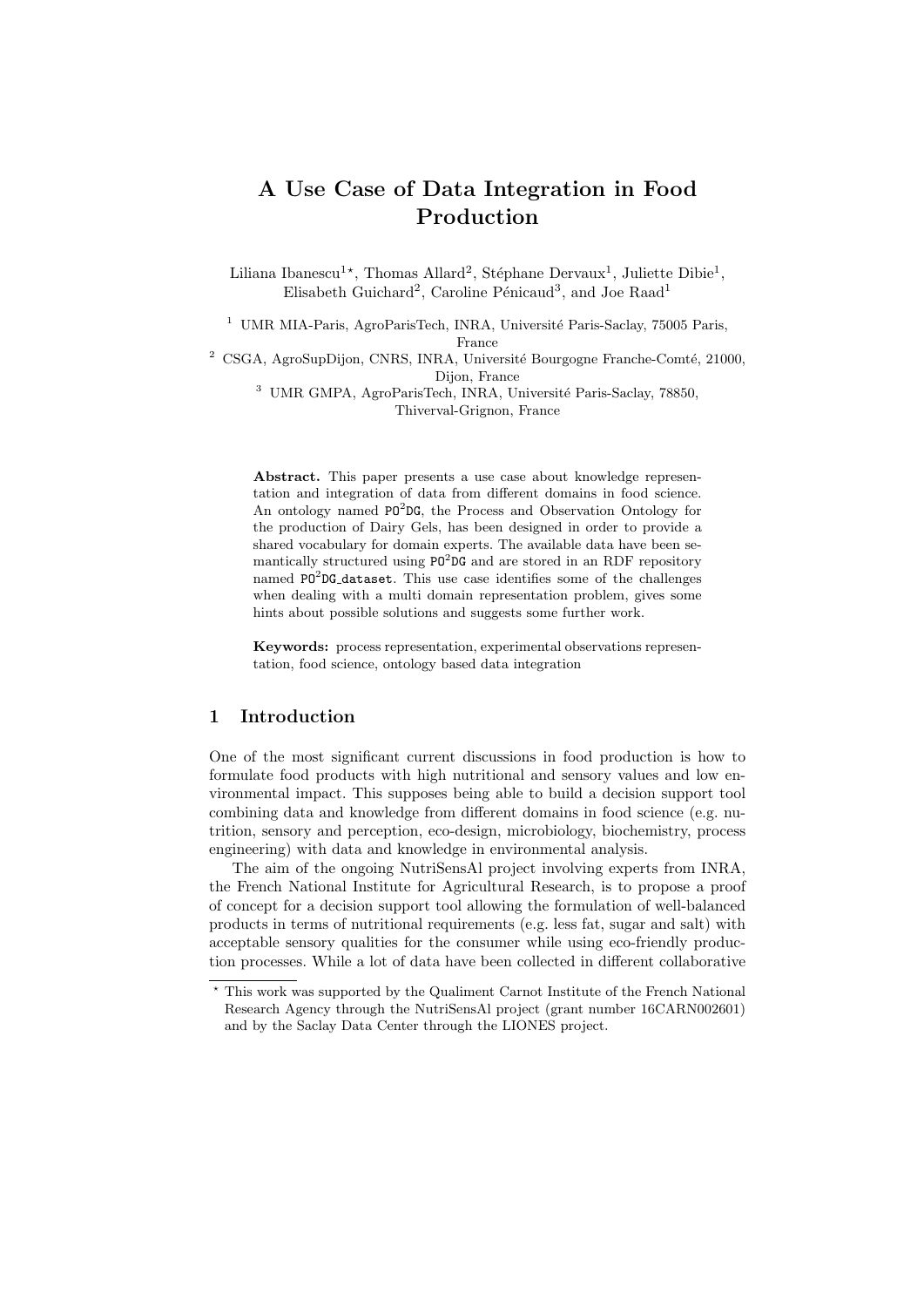#### 2 L. Ibanescu et al.

research projects, a major problem is the lack of cross domain studies fully combining nutritional and sensory properties with eco-design processes.

The knowledge representation task of the NutriSensAl project focuses on the production process of French hard cheeses, while studying consumer sensory perception. In order to address data and knowledge integration, a relevant solution is the use of an ontology. Therefore,  $PQ^2DG$ , the Process and Observation Ontology for the production of Dairy Gels, has been designed in order to provide a shared vocabulary for the different domain experts involved in the project. The ontology has been developed using Scenario 6 of the NeON methodology [1], i.e. reusing, merging and re-engineering ontological resources.  $PQ^2DG$  was implemented in OWL 2, is available on AgroPortal and some of its concepts are aligned with concepts from foundational ontologies or concepts from available ontologies on the LOD (Linked Open Data) cloud [2]. An RDF repository  $PQ^2DG\_dataset$ stores the available data of the NutriSensAl project. The definition of a common vocabulary and the use of Semantic Web technologies should facilitate access to other similar data in order to reuse and integrate them in the future NutriSensAl decision support tool.

The paper is organized as follows. In Section 2 the context of the NutriSensAl project and the available data are presented. Section 3 gives details about the data and knowledge representation task. In Section 4 we give some comments about our experience during this project, and, finally, we conclude in Section 5 and present our further work.

# 2 NutriSensAl Project

The NutriSensAl project involves experts from INRA, and its goal is to propose a proof of concept for a decision support tool allowing the formulation of wellbalanced products in terms of nutritional requirements with acceptable sensory qualities for the consumer while using eco-friendly production processes.

Available data are mainly research data, collected during projects studying real or model cheeses and focussing on specific parameters. Those projects involved domain experts from different domains in food science (see [3] for details):

- 1. the production process of French hard cheeses. Different parameters were measured during the production steps, e.g. the composition of the milk (i.e. lipid, protein, lactose and water content) or the pH of the product during each step.
- 2. the sensory perception during in-mouth food breakdown. The main attributes for texture are Springiness, Firmness, Granularity, Hardness and Moisture, while the attributes for taste are Taste intensity, Salty, Sour and Sweet.
- 3. the rheological properties of cheeses, e.g. The Young modulus.
- 4. the life cycle assessment for the production of stabilized micro-organisms.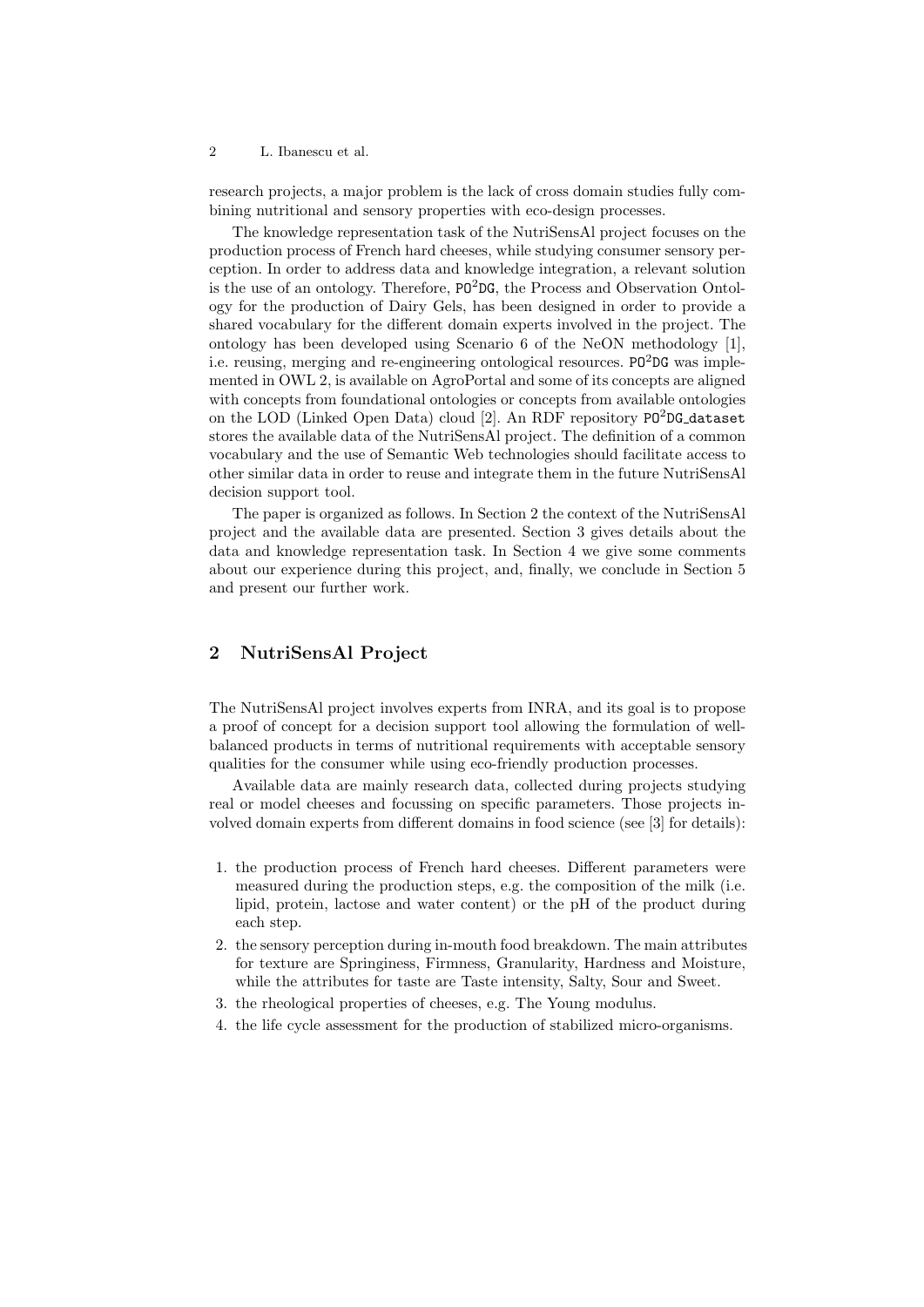#### 3 Data and Knowledge Representation Task

Each domain presented in the previous section has its specific concepts and terms, and the domain experts from these different domains need to share the same vocabulary in order to integrate available data of the NutriSensAl project. Therefore an ontology named  $PQ^2DG$  has been developed using Scenario 6 of the NeON methodology [1], i.e. reusing, merging and re-engineering ontological resources. It extends  $PO^2$  [4], a core ontology for process and observation, which reuses BFO  $[5]$ , IAO  $[6]$ , OM  $[7]$ , and naRyQ ontology  $[8]$ . PO<sup>2</sup>DG reuses concepts from GACS [9], AgroVoc [10] and NALT [11].

The core ontology  $PQ^2$  and the domain ontology  $PQ^2DG$  are both implemented in OWL 2 [12]. The core ontology  $PQ^2$  contains 90 classes, 122 properties and 15 individuals. The PO<sup>2</sup>DG ontology contains 3475 classes, 122 properties and 6760 individuals.

Both ontologies are available on the the AgroPortal repository, http:// agroportal.lirmm.fr/ontologies/PO2 and http://agroportal.lirmm.fr/ ontologies/PO2\_DG, and both are under the licence Creative Commons Attribution International 4.0 International (CC BY 4.0) [13].

A tool,  $PQ^2$ -VocabularyManager, was developed in order to help build  $PQ^2DG$ by first performing a syntactic search in a set of existing resources, then by assisting the user in the concept creation task. This new tool reduces the time necessary for building the domain ontology and allows a more efficient contribution of the domain experts in this phase of building the domain ontology.

Available data concerning the ongoing NutriSensAl project is now under the process of integration into the  $PO^{2}DG$ -dataset RDF repository available on http://sonorus.agroparistech.fr:7200/.

The following steps were needed for data integration:

- 1. the knowledge engineer defined a set of EXCEL files structured according to the  $P0^2$ DG ontology;
- 2. the domain experts were trained how to fill in these EXCEL files and a guideline was written for the domain experts;
- 3. a script was written by the computer scientists in order to lift data from EXCEL files into the RDF database.

Our experience shows that the second step is very difficult, error-prone and time-consuming because of the complexity of the data. A second tool,  $P0^2$  DataManager, is under development and will be available soon. It will assist the domain experts in integrating data in a more user-friendly way.

Fourteen projects are now stored in the PO<sup>2</sup>DG<sub>-</sub>dataset repository with 358 processes belonging to four distinct process types. 180 cheese samples are stored in PO<sup>2</sup>DG\_dataset.

#### 4 Discussion

In [3] five competency questions concerning the NutriSensAl project are presented along with the corresponding SPARQL queries. Trying to answer cross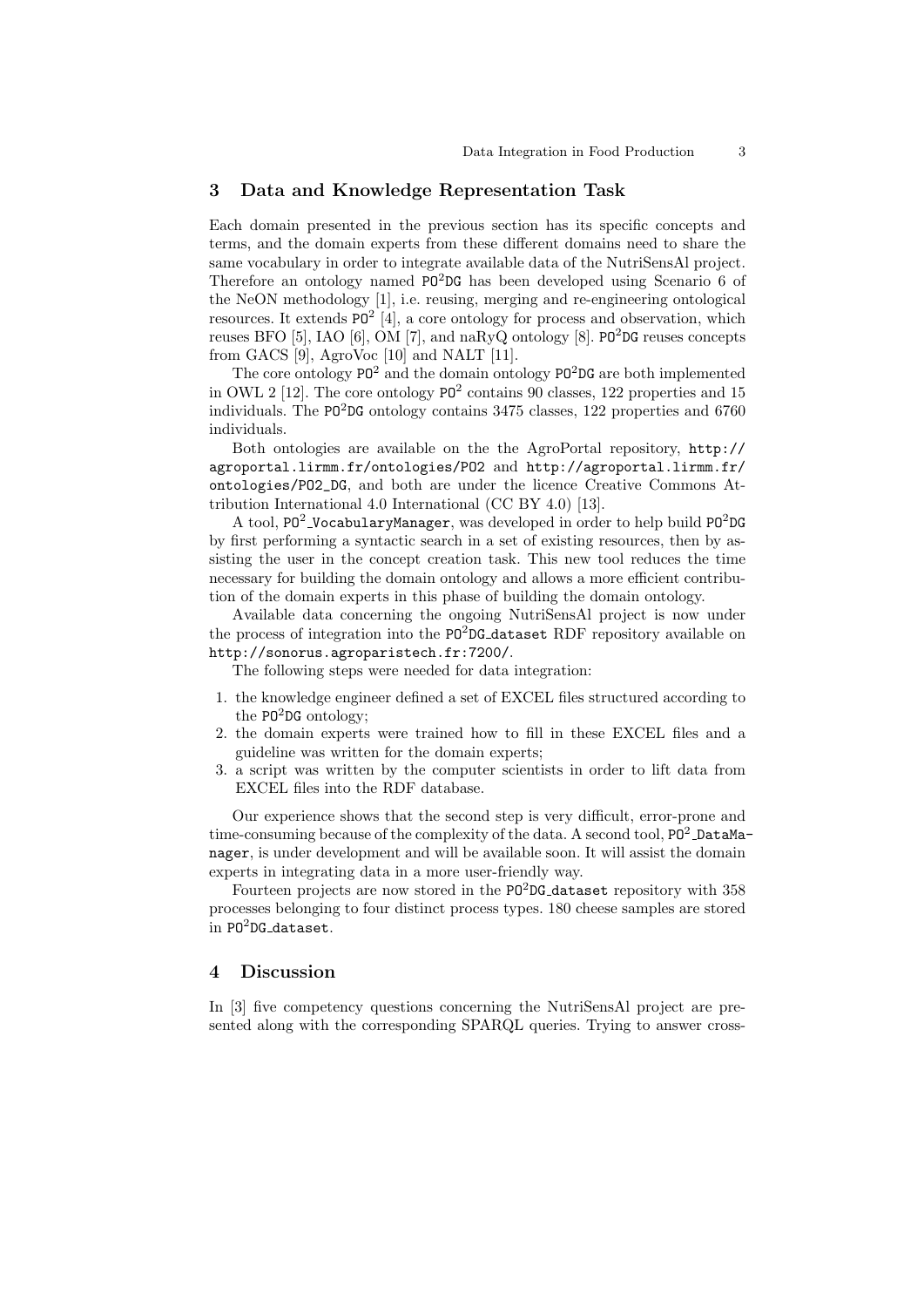4 L. Ibanescu et al.

domain questions shows that there was not enough data. When trying to estimate missing data using the available one, very important domain questions arise: i) what method can be used for the estimation? ii) what available data should be used?, and iii) what are 'similar' data?. Domain experts need to find their answers to these questions and knowledge engineers can help.

The question what are 'similar' data? is also very challenging in computer science and is investigated more and more in the context of linked data [14, 15]. The need to define 'similar' products and 'similar' processes in NutriSensAl project inspired in [16] the definition of a contextual identity link and an algorithm for its detection in a knowledge base. Preliminary results on the PO<sup>2</sup>DG<sub>-</sub>dataset show how to use the contextual identity link in order to predict missing observation measures.

## 5 Conclusion

This paper presents the data representation task of the NutriSensAl project consisting of the design of a domain ontology and the integration of available data into an RDF repository using Web Semantic technologies. The preliminary results illustrate how this semantic approach can be useful to estimate missing data. Further work is to integrate more data into the  $PO<sup>2</sup>DG$ -dataset repository and one of the next tasks is to explore how industrial data could be integrated and if open data available on the LOD could be reused.

Another issue we would like to explore is to evaluate the FAIRness [17] of the domain ontology and of the data stored in the RDF repository.

The data and knowledge representation and integration task of the NutriSensAl project represents the first step and the backbone of the decision support tool to be designed and implemented handling multi-criteria indicators. The aim of the NutriSensAl project is to better understand and control the food production process in order to formulate well-balanced products with a low environmental impact.

## References

- 1. Suárez-Figueroa, M.d.C., Gómez-Pérez, A., Fernández-López, M.: The NeOn methodology for ontology engineering. In del Carmen Suárez-Figueroa, M., Gómez-Pérez, A., Motta, E., Gangemi, A., eds.: Ontology Engineering in a Networked World. Springer (2012) 9–34
- 2. : Linked Open Data. https://lod-cloud.net/
- 3. Pénicaud, C., Ibanescu, L., Allard, T., Fonseca, F., Dervaux, S., Perret, B., Guillemin, H., Buchin, S., Salles, C., Dibie, J., Guichard, E.: Relating transformation process, eco-design, composition and sensory quality in cheeses using PO2 ontology. International Dairy Journal (accepted for publication 2018)
- 4. Ibanescu, L., Dibie, J., Dervaux, S., Guichard, E., Raad, J.: PO<sup>2</sup> A Process and Observation Ontology in Food Science. Application to Dairy Gels. In Garoufallou, E., Coll, I.S., Stellato, A., Greenberg, J., eds.: Metadata and Semantics Research - 10th International Conference, MTSR 2016, Göttingen, Germany, November 22-25,